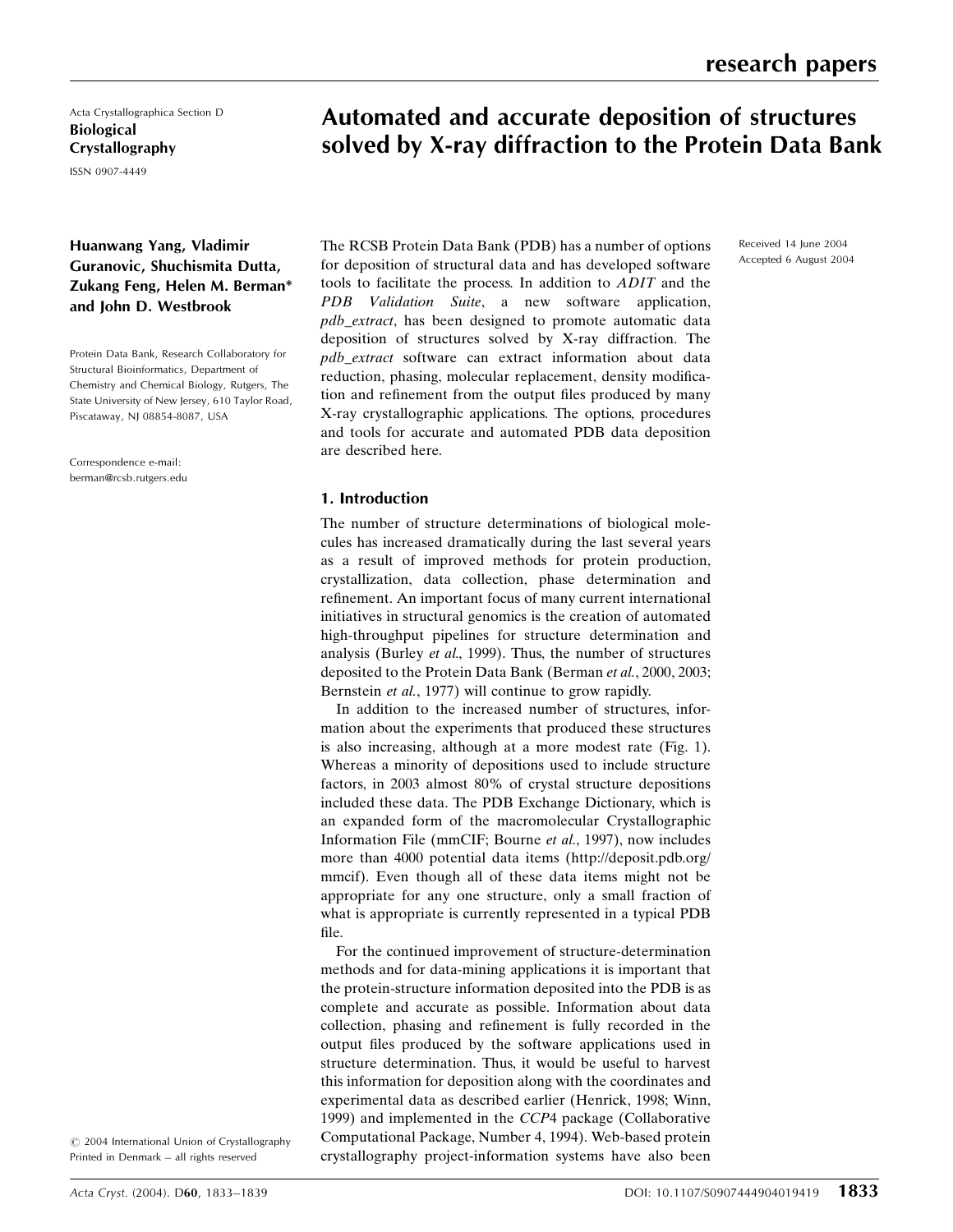developed that allow users to track the progress of a crystal structure determination (Haebel et al., 2001; Harris & Jones, 2002).

With the advent of high-throughput X-ray crystallography and the expected higher rate of data deposition, the RCSB PDB has developed various tools for automated and accurate structure deposition. ADIT is available both as a web-based tool and a standalone editor for assembling, editing, validating and depositing structural data. The application pdb\_extract can extract information from the output of standard crystallographic programs at each step of the structuredetermination process and merge the information into mmCIF files that are ready for validation and deposition. The PDB Validation Suite (Westbrook et al., 2003) creates structure-

validation reports and calculates derived information that could be used for assessing the quality of a structure or for monitoring progress during refinement. Since these tools utilize the PDB mmCIF Exchange Dictionary for data exchange, their use in structure deposition also facilitates annotating and processing the data.

## 2. Data deposition

In addition to the coordinates and structure-factor files, information regarding the source and sequence of the macromolecules in the structure, data-collection, data-processing, structure-solution, refinement and citation information are also required for data deposition. Thus, the deposition process consists of collecting, assembling and entering all this information and finally submitting it to the PDB. It is highly recommended that the files be validated before submission. We have developed tools for all of these steps so as to make the deposition process as automatic as possible while ensuring the accuracy and integrity of the data.

## 2.1. Data-deposition tools

Deposition tools include ADIT, pdb\_extract and the PDB Validation Suite. These programs can be used either independently or in an integrated way, as shown in Fig. 2. Each of these tools is described in the sections below.

2.1.1. ADIT. ADIT (http://deposit. pdb.org/adit) is an integrated software system for assembling, editing, checking, validating and depositing structural data to the PDB. The functionality of this mmCIF editor has been described elsewhere (Berman et al., 2000). In an *ADIT* session, three operations can be performed: a data-format pre-check, validation and actual deposition. Optimally, all these steps should be executed for a structure deposition. In the data-format precheck step, the format of the coordinate data file is checked to ensure that it conforms to either PDB or mmCIF format. In the validation step, the data are checked for consistency with known standards and a report is created as described below. If any major errors or warnings are highlighted here, the structure should be corrected accordingly before proceeding further. During deposition, all categories in ADIT should be completed appropriately and checked before submitting the structure to the PDB. Upon successful completion of a









### Figure 2

Ways to complete a PDB deposition using RCSB PDB tools. The flow chart in the dashed box is for the data extraction using *pdb\_extract*. The black arrows (solid lines) show the recommended way for PDB deposition using  $pdb\_extract$  and  $ADIT$ . The output files generated from each crystallographic step are extracted and merged into two mmCIF files which can be uploaded to ADIT for adding non-electronically captured information, validation and submission to the PDB. The red arrows (dotted lines) show an alternative method for PDB deposition using pdb\_extract. The output mmCIF files generated by  $pdb\_extract$  can either be validated by a command line or by the standalone version of  $ADIT$ . The validated mmCIF files can be directly sent to the PDB by ftp (ftp:// pdb.rutgers.edu) or e-mail (deposit@rcsb.rutgers.edu).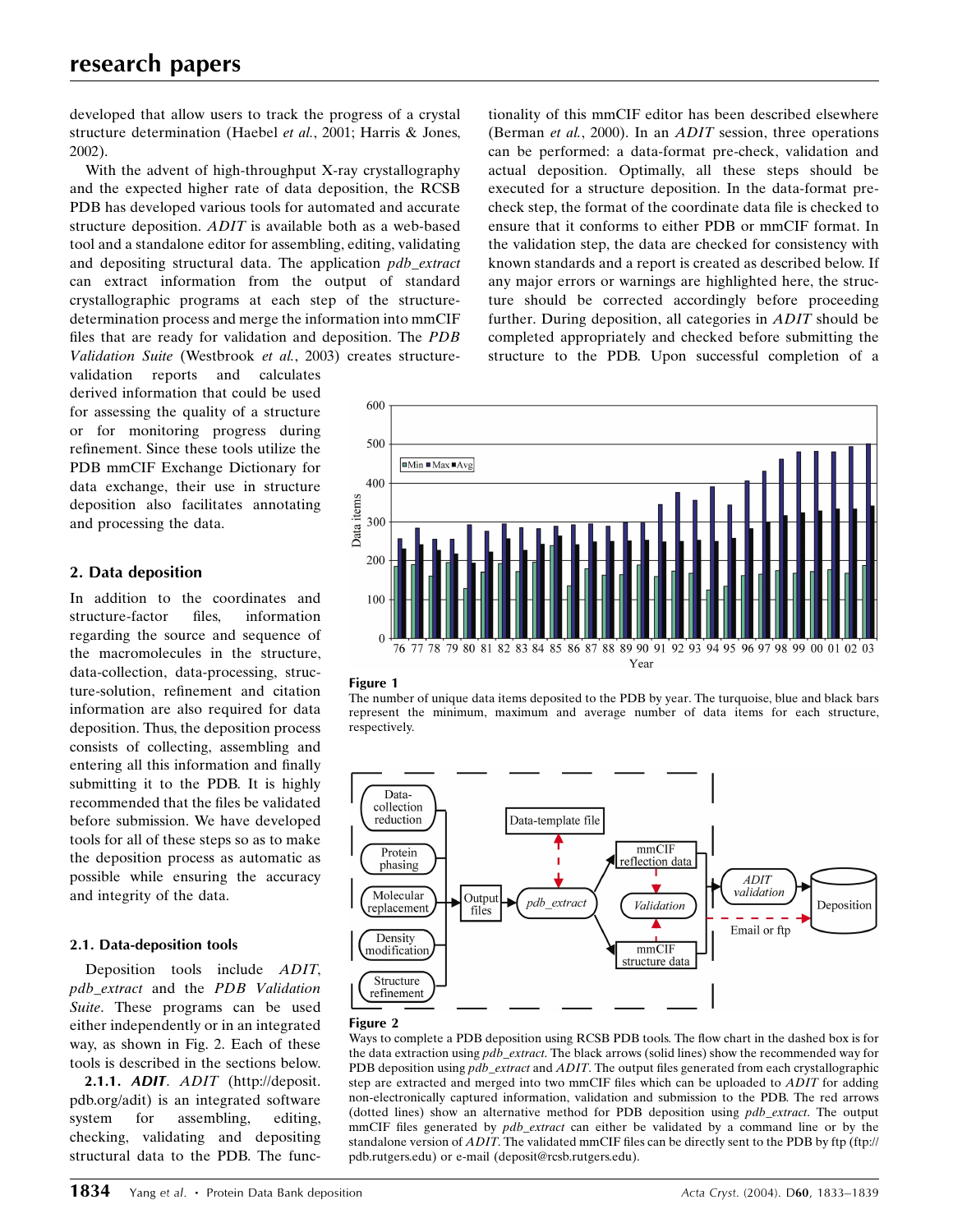Table 1

The major information extracted by  $pdb\_extract$  from each step of crystallographic structure determination.

| Category                      | Extracted information                                                                                                                                                                                                                                                                                                                                                                            | Software                                                                                                                                                                                                                                                                                                             |
|-------------------------------|--------------------------------------------------------------------------------------------------------------------------------------------------------------------------------------------------------------------------------------------------------------------------------------------------------------------------------------------------------------------------------------------------|----------------------------------------------------------------------------------------------------------------------------------------------------------------------------------------------------------------------------------------------------------------------------------------------------------------------|
| Data collection and reduction | Intensities and standard deviations                                                                                                                                                                                                                                                                                                                                                              | <i>HKL/SCALEPACK</i> , version 1.3–1.96 (Otwinowski & Minor,<br>1997)                                                                                                                                                                                                                                                |
|                               | Data completeness (overall, resolution shells)<br>Redundancy (overall, resolution shells)<br>$R_{\text{merge}}$ , $R_{\text{sym}}$ (overall, resolution shells)<br>$\langle I \rangle / \langle \sigma(I) \rangle$ (overall, resolution shells)<br>Total unique reflections collected<br>Resolution range<br>Collection temperature                                                              | $d*TREK$ , version 7.0SSI (Pflugrath, 1999)<br>SAINT, version 6.35A (Bruker Analytical X-ray Systems)<br><i>SCALA</i> , version 3.1.4–3.2.3 (Evans, 1997)                                                                                                                                                            |
|                               | Wavelength, $f', f''$                                                                                                                                                                                                                                                                                                                                                                            |                                                                                                                                                                                                                                                                                                                      |
| Molecular replacement         | Low and high resolution used in rotation and translation<br>Rotation and translation methods<br>Reflection cutoff criteria, reflection completeness<br>Correlation coefficients for $I$ (or $F$ ) between observed and<br>calculated<br>R factor, packing information and model details                                                                                                          | CNS, version 0.9–1.1 (Brünger et al., 1998)<br>AMoRe, version CCP4 (4.0–5.0) (Navaza, 1994)<br><i>MolRep</i> , version 7.5.01 (Vagin & Teplyakov, 2000)<br><i>EPMR</i> , version 2.5 (Kissinger <i>et al.</i> , 1999)                                                                                                |
|                               |                                                                                                                                                                                                                                                                                                                                                                                                  |                                                                                                                                                                                                                                                                                                                      |
| Protein phase determination   | FOM (acentric, centric, overall, resolution shells)<br>$R_{\text{Cullis}}$ (acentric, centric, overall, resolution shells)<br>$R_{\text{Kraut}}$ (acentric, centric, overall, resolution shells)                                                                                                                                                                                                 | CNS, version 0.9-1.1 (Brünger et al., 1998)<br><i>SOLVE</i> , version 2.0-2.06 (Terwilliger & Berendzen, 1999)<br><i>MLPHARE</i> , version CCP4 (4.0–5.0) (Collaborative Compu-                                                                                                                                      |
|                               | Phasing power (acentric, centric, overall, resolution shells)                                                                                                                                                                                                                                                                                                                                    | tational Project, Number 4, 1994)<br>SHARP/autoSHARP, version 1.3 x-2.02 (de La Fortelle &                                                                                                                                                                                                                           |
|                               | No. heavy-atom sites, heavy-atom type                                                                                                                                                                                                                                                                                                                                                            | Bricogne, 1997)<br>SHELXD/SHELXS, version 97 (Sheldrick & Schneider,<br>1997)                                                                                                                                                                                                                                        |
|                               | Heavy-atom $B$ factor, occupancies and $xyz$ coordinates<br>Heavy-atom location method<br>Phasing method and software for phasing                                                                                                                                                                                                                                                                | <i>PHASES</i> , version 95 (Furey & Swaminathan, 1997)<br>$SnB$ , version 2.0–2.2 (Weeks & Miller, 1999)<br>BnP, version 0.93–0.96 (Weeks et al., 2002)                                                                                                                                                              |
| Density modification          | Density-modification method<br>FOM after density modification (overall, resolution shells)<br>Solvent-mask determination method                                                                                                                                                                                                                                                                  | CNS, version 0.9–1.1 (Brünger et al., 1998)<br><i>DM</i> , version 2.0–2.1 (Cowtan, 1994)<br><i>SOLOMON</i> , version <i>CCP</i> 4 (4.0–5.0) (Collaborative Compu-<br>tational Project, Number 4, 1994)<br><i>RESOLVE</i> , version 2.0–2.06 (Terwilliger, 2000)<br>SHELXE, version 97 (Sheldrick & Schneider, 1997) |
| Structure refinement          | R factor, $R_{\text{free}}$ (overall, resolution shells), $R_{\text{all}}$ and $R_{\text{obs}}$<br>Resolution range<br>No. reflections used for R factor and $R_{\text{free}}$                                                                                                                                                                                                                   | CNS, version 0.9–1.1 (Brünger et al., 1998)<br><i>REFMAC5</i> , version 5.0–5.2 (Murshudov et al., 1999)<br>RESTRAIN, version 4.7.7 (Collaborative Computational                                                                                                                                                     |
|                               | No. atoms refined<br>Cartesian coordinates of all the atoms<br>R.m.s. bond distances, bond angles, torsion angles<br>Isotropic temperature-factor restraints<br>Non-crystallographic symmetry restraints<br>Solvent model used<br>Overall average isotropic $B$ factor<br>Overall isotropic and anisotropic $B$ factor<br>Unit-cell parameters and space group<br>Refinement method and software | Project, Number 4, 1994)<br>SHELXL, version 97 (Sheldrick & Schneider, 1997)<br>TNT, version 5F (Tronrud, 1997)                                                                                                                                                                                                      |

structure deposition, a PDB ID is automatically assigned to the entry and displayed in the deposition window.

In addition to the web-based version (http:// deposit.pdb.org/adit), there is a standalone Linux workstation version of ADIT that allows the user to prepare, check and validate structures on a local computer before actually submitting the file to the PDB. Except for actual deposition, this version contains all the functionalities of the web-based ADIT and can also be used to record information during different stages of structure solution or monitor the progress of a refinement. Once a file has been prepared and saved using the standalone version of ADIT, it can be uploaded and submitted via the web version.

2.1.2. pdb\_extract. The pdb\_extract application automatically extracts information from output and log files generated by standard software used in X-ray crystallographic structure determination for data collection, data reduction, protein phasing, molecular replacement, density modification and refinement. Since multiple software packages may be used for each step of structure determination, pdb\_extract has been designed to accommodate the researcher's preferences in software applications. Thus, this program can extract information from the output files from a number of commonly used applications at all stages of structure determination. Table 1 lists the software applications that are supported by pdb\_extract and the information that is currently extracted.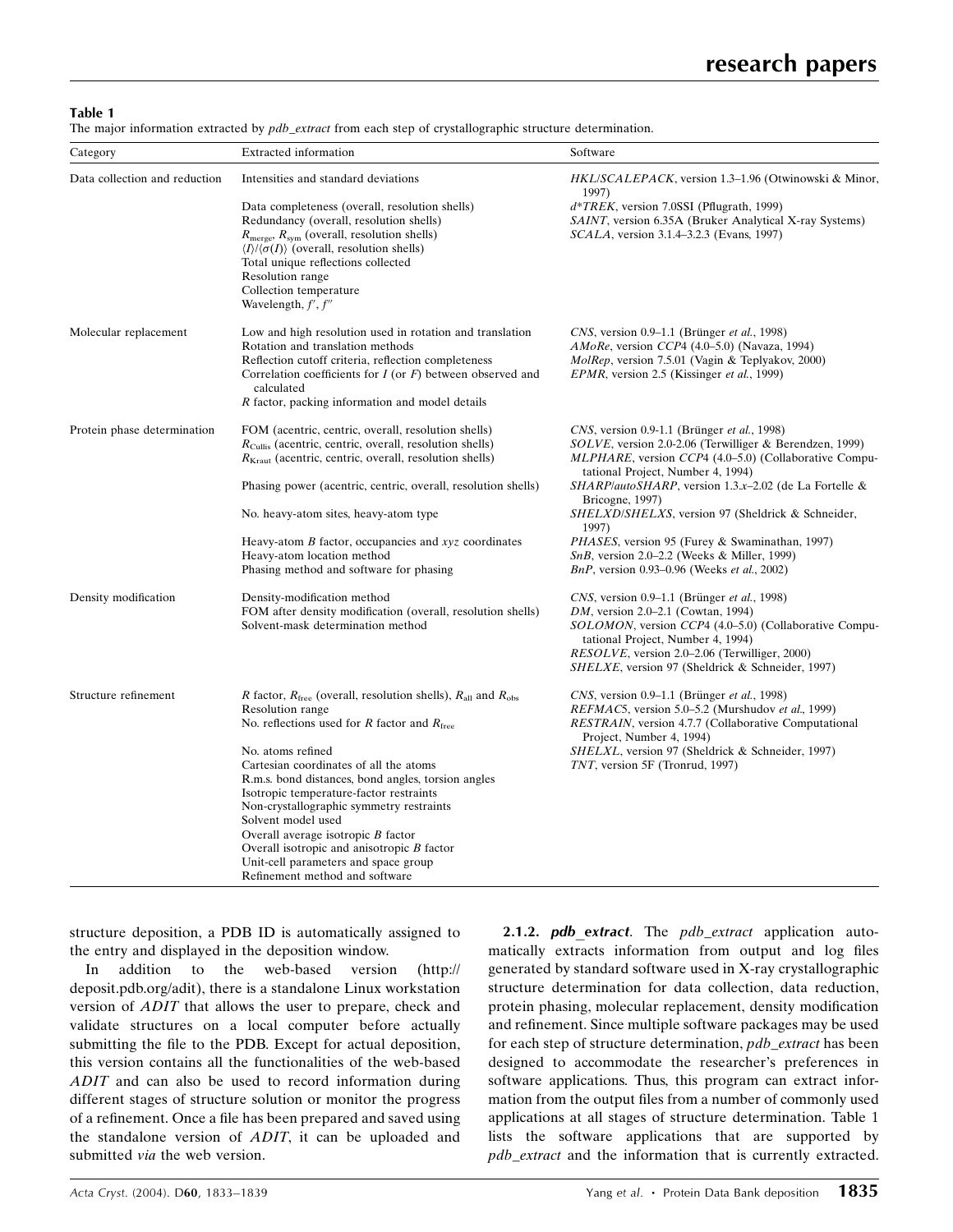The PDB Exchange Dictionary contains definitions of all the data items that are extracted. Once relevant information is extracted from these files, they are merged to create two mmCIF data files: one with structure factors and the other with details of the structure including its coordinates.

There are three versions of *pdb\_extract*: a web interface (http://pdb-extract.rutgers.edu), a standalone application (available from RCSB PDB) and part of the CCP4 package (version 5.00 and above). In all cases, the program can extract the sequence information of all polymers (protein or nucleic acid) present in the structure from the coordinate file. The sequence should be examined and any residues which were present in the crystallized molecule(s) but not modeled owing to missing electron density should be inserted here. Also, the sequence of any residue modeled as Gly or Ala owing to missing side-chain density should also be corrected.

In the web version, the sequence information automatically populates the data item corresponding to the sequence of macromolecular components. These data eventually form the entity\_poly\_seq category in mmCIF format and the SEQRES record in PDB format files. When using the standalone version or *pdb\_extract* as part of the CCP4 package, the program creates two text files while extracting the sequence information: a data-template file (called data\_template.text) and a script-input file (called log\_script.inp). The data-template file contains the sequence information and also has fields for adding non-electronically produced information such as author name, citation, release status, structure title, related entries, protein source, protein-expression details, molecular names, crystallization conditions, crystal properties, radiation source, temperature and data-collection protocols. These fields may either be completed here or later when using the ADIT editor for deposition. The advantage of completing these fields in the data-template file is obvious when preparing multiple related structures for deposition. In this case, many of these fields are identical. Thus, instead of manually typing of all this information in ADIT for each deposition, the information in these fields can be copied when editing the respective data-template files. It should be noted here that the web interface of *pdb\_extract* does not provide fields for including the non-electronically produced information. Thus, it should be used in conjunction with ADIT to produce fully populated data files that can be deposited to the PDB.

In addition to the coordinates, structure-factor files and sequence information, *pdb\_extract* requires the names of the programs used for structure determination, along with their appropriate output and log files representing the final or best trial for that step of structure determination. In the CCP4i and web interface of pdb\_extract the program names can be selected from lists provided and the appropriate output and log files can be uploaded. The standalone version and pdb\_extract as part of the CCP4 package can both be executed either from the command line or using a script. When using the script method, the script-input file (log\_script.inp, generated along with the data-template file) is used to list the

names of the applications used for structure solution along with their output and log files, while in the command-line method all this information is directly provided at the command line using specific arguments described in the documentation for this program.

In future, when information about protein production and crystallization is produced using computer-controlled equipment, *pdb\_extract* will be extended to automatically harvest this information too.

2.1.3. PDB validation. The PDB Validation Suite (Westbrook et al., 2003; http://deposit.pdb.org/validate) creates reports based upon the following information: close contacts between all atoms both within the asymmetric unit and between symmetry-related molecules, covalent bond length and angle deviations (Clowney et al., 1996; Gelbin et al., 1996; Engh & Huber, 1991), chirality errors with respect to IUBMB and IUPAC conventions (Li'ebecq, 1992; Markley et al., 1998), ligand and atom nomenclature according to the chemical component dictionary (ftp://ftp.rcsb.org/pub/pdb/data/ monomers/het\_dictionary.txt), sequence comparison and water distances. The reports produced by the PDB Validation Suite are output in a plain text file and in PostScript files showing both the asymmetric unit and crystal packing. Presently, validation reports from SFCHECK (Vaguine et al., 1999), PROCHECK (Laskowski et al., 1993) and NUCHECK (Feng et al., 1998) are also produced. Reports based on other validation programs like WHAT\_CHECK (Hooft et al., 1996) and MolProbity (Lovell et al., 2003) may be included here in future versions.

## 2.2. Data-deposition procedure

Using the tools described here can make deposition of structural data produced by X-ray diffraction experiments quick, easy, automated, complete and error-free. Fig. 2 illustrates the different ways to complete a PDB deposition using these tools developed by the RCSB.

The method used until now has been to upload coordinate and structure-factor files into ADIT. After (optional) validation of the files, any information not available in the uploaded files is manually typed into  $ADIT$  by the depositor; the data file is then ready for deposition. An improved method is to use pdb\_extract to automatically retrieve data from the output and log files of structure-determination programs for deposition into the PDB. Data extraction can be performed either using the *pdb\_extract* web interface (shown by the black arrows in Fig. 2) or using the standalone version (shown by the red arrows in Fig. 2). Additionally, pdb\_extract may also be used as part of the CCP4 package. The two mmCIF files produced by all these methods can be imported to the ADIT web interface for online validation and submission. Alternatively, after validation the user can send the two mmCIF files produced by pdb\_extract to the PDB using ftp (ftp://pdb.rutgers.edu) or e-mail (deposit@rcsb.rutgers.edu). The PDB ID for such an e-mail or ftp deposition is usually assigned within the next working day.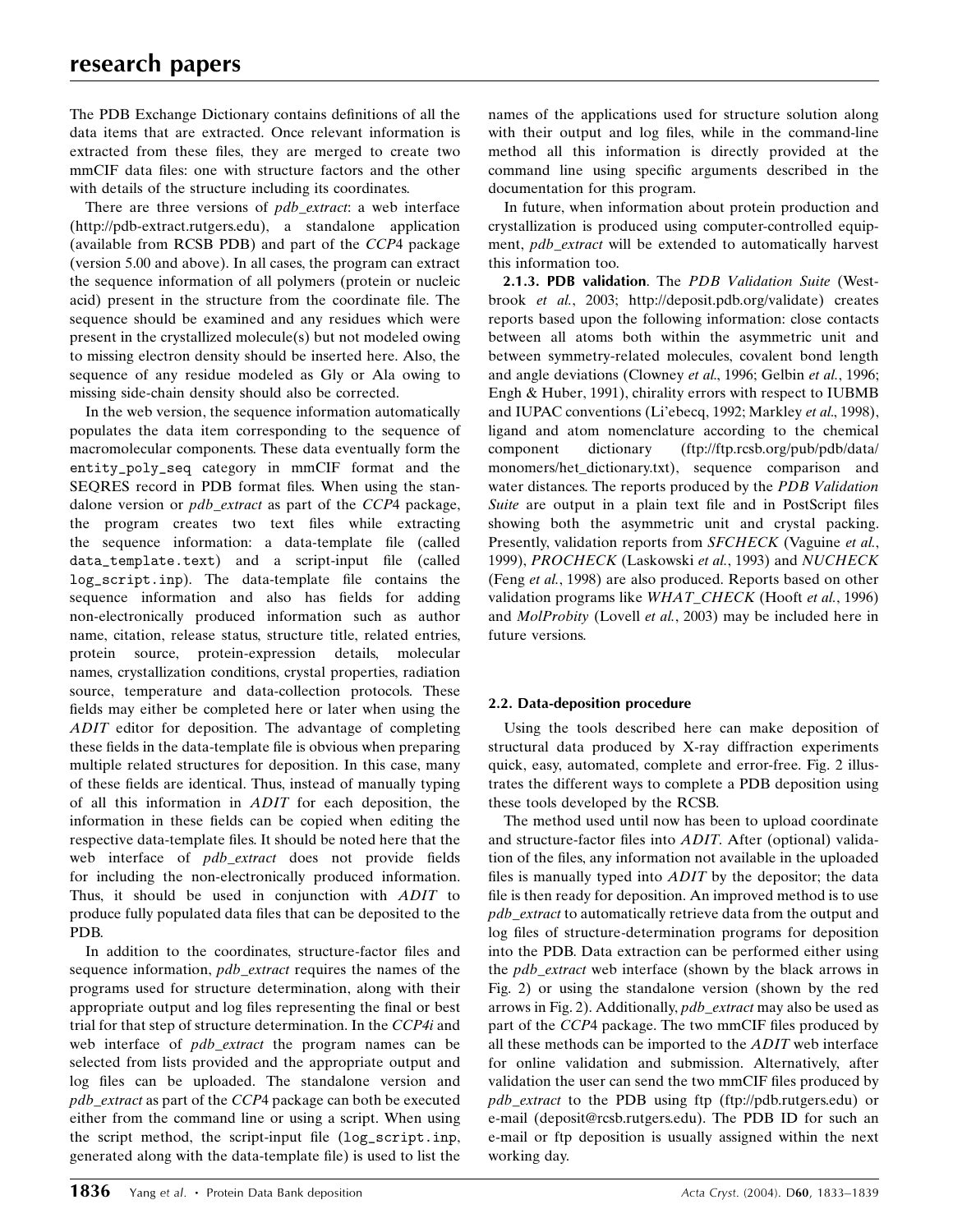The advantage of using *pdb\_extract* is that it reduces manual editing and the data are less likely to contain errors and inconsistencies. It also allows the depositor to easily capture detailed information regarding the structure determination, which leads to a more complete deposition. Optimal use of the data-template file is helpful in efficiently preparing multiple related depositions. Since the files deposited are created using software based upon the PDB Exchange Dictionary, the annotation process is also easier and takes much less time.

### 3. Examples of data extraction, validation and deposition

Here, we use an example to discuss a few ways of using pdb\_extract to deposit a set of coordinates and structure-factor data into the PDB. In the example, a single crystal was used to collect data at three wavelengths  $(e.g.$  inflection, peak, remote edge) for a multiple anomalous diffraction (MAD; Hendrickson, 1991) experiment. The data were indexed and scaled using HKL2000 (Otwinowski & Minor, 1997). All three reflection-data files were used for phase determination and phase refinement using  $SOLVE$  (Terwilliger & Berendzen, 1999) followed by density modification using  $RESOLVE$ (Terwilliger, 2000). The final structure refinement was performed using the reflection data collected at the inflection edge (infl.cv) by  $CNS$  (Brünger et al., 1998).

The relevant output and log files generated by each of the programs used in this example include three reflection data files (scalepack1.sca, scalepack2.sca, scalepack3.sca) and three log files (scalepack1.log, scalepack2.log, scalepack3.log) generated by  $HKL2000$ , one log file (solve.prt) containing phasing statistics and a PDB file (ha.pdb) containing heavy-atom coordinates (Se in this case) generated by  $SOLVE$ , one log file  $(resolve.log)$  containing statistics after density modification by  $RESOLVE$  and one mmCIF file (cns.cif) containing atomic coordinates and refinement statistics generated by CNS.

#### 3.1. Using the pdb extract web interface

The first step is to upload the coordinate file  $(\text{cns.} \text{cif})$  into the pdb\_extract web interface. This automatically extracts the sequences of all macromolecules present in the structure. Here, the web-interface window is split into two frames. The top frame is used for collecting information about the structure-factor file(s) and statistics related to data processing, while the bottom frame is for the experimental details and coordinates. Names of the applications are selected and the appropriate output and log files are added to both the frames. Thus, the structure factors for final refinement (infl.cv) and the reflection data files used for phasing (scalepack1.sca, scalepack2.sca, scalepack3.sca) along with their corresponding log files (scalepack1.log, scalepack2.log, scalepack3.log) are uploaded in the top frame. The program names and files uploaded in the bottom frame include  $SOLVE$  (with solve.prt, ha.pdb),  $RESOLVE$  (with resolve.log) and CNS (with cns.cif). The sequence information displayed should be corrected or completed as

| Extracted mmCIF items                                 | PDB file      |                         |                                                               |
|-------------------------------------------------------|---------------|-------------------------|---------------------------------------------------------------|
| refine.ls d res high 2.10                             | <b>REMARK</b> | 3                       | RESOLUTION RANGE HIGH (ANGSTROMS) :<br>2.10                   |
| refine.ls d res low 79.06                             | <b>REMARK</b> | 3                       | RESOLUTION RANGE LOW<br>(ANGSTROMS) :<br>79.06                |
| refine.ls percent reflns obs 99.400                   | <b>REMARK</b> | 3                       | COMPLETENESS FOR RANGE<br>$(\frac{6}{6})$ : 99.40             |
| refine.ls number reflns obs 13837                     | <b>REMARK</b> | 3                       | NUMBER OF REFLECTIONS<br>13837<br>$\mathbf{r}$                |
| refine.pdbx 1s cross valid method THROUGHOUT          | <b>REMARK</b> | 3                       | CROSS-VALIDATION METHOD<br>: THROUGHOUT                       |
| refine.pdbx R Free selection details RANDOM           | REMARK        | 3                       | FREE R VALUE TEST SET SELECTION<br>: RANDOM                   |
| refine.ls R factor all 0.188                          | <b>REMARK</b> | 3                       | R VALUE<br>(WORKING + TEST SET) : 0.18831                     |
| refine.ls R factor R work 0.186                       | REMARK        | $\overline{\mathbf{3}}$ | R VALUE<br>(WORKING SET) : 0.18561                            |
| refine.ls R factor R free 0.239                       | <b>REMARK</b> | $\overline{\mathbf{3}}$ | FREE R VALUE<br>: 0.23893                                     |
| refine.ls percent reflns R free 5.000                 |               | 3                       | FREE R VALUE TEST SET SIZE<br>$($ $)$ :<br>5.0                |
| refine.ls number reflns R free 733                    |               | 3                       | FREE R VALUE TEST SET COUNT<br>$\mathbf{r}$<br>733            |
| refine.B iso mean 24.456                              | REMARK        | 3                       | MEAN B VALUE<br>(OVERALL, $A**2$ ) : 24.456                   |
| refine.aniso B[1][1] -0.420                           | <b>REMARK</b> | 3                       | $B11 (A**2)$ :<br>$-0.42$                                     |
| refine.aniso B[2][2] 1.180                            | <b>REMARK</b> | 3                       | $B22 (A**2)$ :<br>1.18                                        |
| refine.aniso B[3][3] -0.770                           | <b>REMARK</b> | 3                       | $B33 (A**2)$ :<br>$-0.77$                                     |
| refine.aniso $B[1][2]$ 0.000                          | <b>REMARK</b> | 3                       | $B12 (A**2)$ :<br>0.00                                        |
| refine.aniso B[1][3] 0.330                            | <b>REMARK</b> | 3                       | B13 $(A**2)$ :<br>0.33                                        |
| refine.aniso B[2][3] 0.000                            | <b>REMARK</b> | 3                       | $B23 (A**2)$ :<br>0.00                                        |
| refine.correlation coeff Fo to Fc 0.939               | <b>REMARK</b> | 3                       | CORRELATION COEFFICIENT FO-FC<br>0.939<br>$\mathbf{r}$        |
| refine.correlation coeff Fo to Fc free<br>0.913       | <b>REMARK</b> | 3                       | CORRELATION COEFFICIENT FO-FC FREE :<br>0.913                 |
| refine.pdbx overall ESU R 0.234                       | <b>REMARK</b> | 3                       | ESU BASED ON R VALUE<br>0.234<br>(A):                         |
| refine.pdbx overall ESU R Free 0.195                  | <b>REMARK</b> | $\overline{3}$          | ESU BASED ON FREE R VALUE<br>(A):<br>0.195                    |
| refine.pdbx overall ESU ML 0.114                      | <b>REMARK</b> | 3                       | ESU BASED ON MAXIMUM LIKELIHOOD<br>(A):<br>0.114              |
| refine.pdbx overall ESU B 4.027                       | <b>REMARK</b> | 3                       | ESU FOR B VALUES BASED ON MAXIMUM LIKELIHOOD (A**2):<br>4.027 |
| refine.pdbx solvent vdw probe radii 1.40              | <b>REMARK</b> | 3                       | VDW PROBE RADIUS<br>$\sim$ 100 $\sim$<br>1.40                 |
| refine.pdbx solvent ion probe radii<br>0.80           | <b>REMARK</b> | 3                       | ION PROBE RADIUS<br>0.80<br>$\mathbf{r}$                      |
| refine.pdbx solvent shrinkage radii<br>0.80           | <b>REMARK</b> | 3                       | SHRINKAGE RADIUS<br>0.80<br>$\sim$ 1.000 $\sim$               |
| loop                                                  | <b>REMARK</b> | 3                       | FIT IN THE HIGHEST RESOLUTION BIN.                            |
| refine 1s shell.d res low                             | <b>REMARK</b> | 3                       | TOTAL NUMBER OF BINS USED<br>20                               |
| refine ls shell.d res high                            | <b>REMARK</b> | $\overline{\mathbf{3}}$ | BIN RESOLUTION RANGE HIGH<br>2.096                            |
| refine ls shell.number reflns all                     | <b>REMARK</b> | 3                       | BIN RESOLUTION RANGE LOW<br>2.151<br>$\ddot{\phantom{a}}$     |
| refine 1s shell.number reflns R work                  | <b>REMARK</b> | 3                       | REFLECTION IN BIN<br>(WORKING SET) :<br>999                   |
| refine 1s shell.R factor R work                       | REMARK        | 3                       | BIN R VALUE<br>(WORKING SET) :<br>0.141                       |
| refine 1s shell.R factor all                          | <b>REMARK</b> | 3                       | BIN FREE R VALUE SET COUNT<br>51<br>$\ddot{\phantom{a}}$      |
| refine 1s shell.number reflns R free                  | <b>REMARK</b> | 3                       | BIN FREE R VALUE<br>0.228<br>÷                                |
| refine 1s shell.R factor R free                       |               |                         |                                                               |
| refine ls shell.wR factor R work                      |               |                         |                                                               |
| refine ls shell.pdbx total number of bins used        |               |                         |                                                               |
| 2.151 2.096 1092 999 0.141 0.145 51 0.228 0.129<br>20 |               |                         |                                                               |
| 2.210 2.151 1027 970 0.152 0.156 57 0.238 0.136<br>20 |               |                         |                                                               |
| TRUNCATED                                             |               |                         |                                                               |
| 79.057 9.313 190 147 0.225 0.222 14 0.187 0.333 20    |               |                         |                                                               |

#### Figure 3

An example of the correspondence between mmCIF file and PDB formatted data. The left, middle and right columns are the crystallographic data names, the data in mmCIF format and the corresponding PDB formatted data.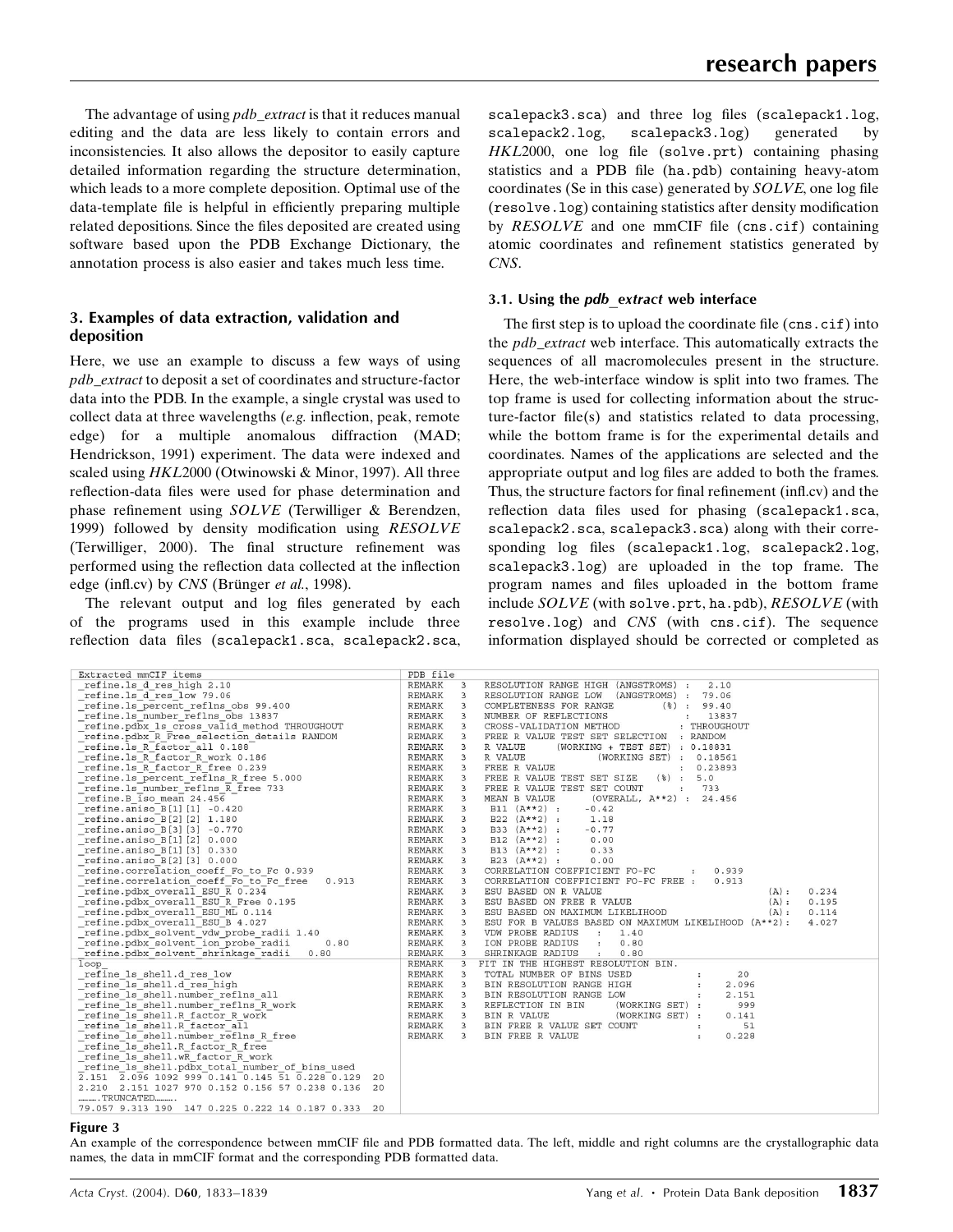#### Table 2

Software locations and documentation.

| Software           | Location and tutorial for web version | Location and installation instructions for standalone version                                         |
|--------------------|---------------------------------------|-------------------------------------------------------------------------------------------------------|
| <i>pdb_extract</i> | http://pdb-extract.rutgers.edu        | http://deposit.pdb.org/software/PDB_EXTRACT/,<br>http://www.ccp4.ac.uk/ (pdb_extract as part of CCP4) |
| ADIT               | http://deposit.pdb.org/adit           | http://deposit.pdb.org/software/ADIT                                                                  |
| PDB validation     | http://deposit.pdb.org/validate       | http://deposit.pdb.org/software/VAL                                                                   |

necessary. Clicking the submit buttons in both frames produce two mmCIF files: one containing the structure factors and the other containing details of the structure including the coordinates. Fig. 3 shows the data-item correspondence between the merged mmCIF and the header section of the PDB file.

The mmCIF files produced here should be uploaded into the ADIT web interface for validation. The user can then manually add the non-electronically captured information such as the author names, citation information, deposition status and submit the completed file to the PDB.

### 3.2. Using the *pdb* extract script interface

The first step here is to create a data-template file (called data\_template.text) and script-input file (called log\_script.inp) from the final coordinate file using the command extract -cif cns.cif. The protein sequence extracted from the coordinate file is written to the data\_template.text file. It should be examined and corrected as necessary and non-electronically produced information such as author names and citation information can be included here. The log\_script.inp file is then edited to enter the names of the applications used (HKL2000, SOLVE, RESOLVE and CNS) and the appropriate log and output files (as described above). The name of the datatemplate file (data\_template.text) is also included in the log\_script.inp file. After completing both these files, the program is run using the command extract -ext log\_script.inp. This produces two files which are similar to those generated by the  $pdb\_extract$  web interface (see §3.1). However, if any non-electronically generated information was included in data\_template.text, they are carried over to the output mmCIF file.

The two mmCIF files produced by pdb\_extract may either be uploaded into a standalone workstation version of ADIT for validation of the files. Alternatively, if the standalone version of *pdb\_extract* has been installed, the mmCIF file containing structural details and coordinates can be validated using the command validation-v8 -f example.mmCIF -o 2 -public -exchange -adit. In both cases a validation report is generated, which should be carefully examined. Any errors reported here should be corrected before final deposition using ADIT. Alternatively, the validated mmCIF files can be also be submitted to the PDB via ftp or e-mail.

## 4. Conclusions

Procedures and tools have been developed by the RCSB PDB to facilitate data deposition to the PDB archives. Information

about structure determination can be automatically extracted from many crystallographic applications and merged into mmCIF format files ready for validation and deposition. This process produces more complete and reliable files, while reducing the human effort involved in data deposition and data processing. The procedures described here lend themselves to single-structure depositions as well as to highthroughput depositions of multiple structures.

### 5. Access and documentation

The source code for pdb\_extract, the PDB validation suite and ADIT are available under an Open Source license. Table 2 shows the location of the software, documentation and web servers described here. *pdb\_extract* is also found in the CCP4 package (version 5.0 and above).

The RCSB Protein Data Bank (RCSB PDB) is operated by Rutgers, The State University of New Jersey, the San Diego Supercomputer Center at the University of California, San Diego (SDSC/UCSD) and the Center for Advanced Research in Biotechnology (CARB)/UMBI/NIST - three members of the Research Collaboratory for Structural Bioinformatics (RCSB). The RCSB PDB is supported by funds from the National Science Foundation, the National Institute of General Medical Sciences, the Office of Science, Department of Energy, the National Library of Medicine, the National Cancer Institute and the National Center for Research Resources, the National Institute of Biomedical Imaging and Bioengineering and the National Institute of Neurological Disorders and Stroke. RCSB PDB is a member of the wwPDB.

### References

- Berman, H. M., Henrick, K. & Nakamura, H. (2003). Nature Struct. Biol. 10, 980.
- Berman, H. M., Westbrook, J., Feng, Z., Gilliland, G., Bhat, T. N., Weissig, H., Shindyalov, I. N. & Bourne, P. E. (2000). Nucleic Acids Res. 28, 235–242.
- Bernstein, F. C., Koetzle, T. F., Williams, G. J. B., Meyer, E. F. Jr, Brice, M. D., Rodgers, J. R., Kennard, O., Shimanouchi, T. & Tasumi, M. (1977). J. Mol. Biol. 112, 535-542.
- Bourne, P. E., Berman, H. M., Watenpaugh, K., Westbrook, J. D. & Fitzgerald, P. M. D. (1997). Methods Enzymol. 277, 571-590.
- Brünger, A. T., Adams, P. D., Clore, G. M., DeLano, W. L., Gros, P., Grosse-Kunstleve, R. W., Jiang, J.-S., Kuszewski, J., Nilges, M., Pannu, N. S., Read, R. J., Rice, L. M., Simonson, T. & Warren, G. L. (1998). Acta Cryst. D54, 905-921.
- Burley, S. K., Almo, S. C., Bonanno, J. B., Capel, M., Chance, M. R., Gaasterland, T., Lin, D., Sali, A., Studier, F. W. & Swaminathan, S. (1999). Nature Genet. 23, 151-157.